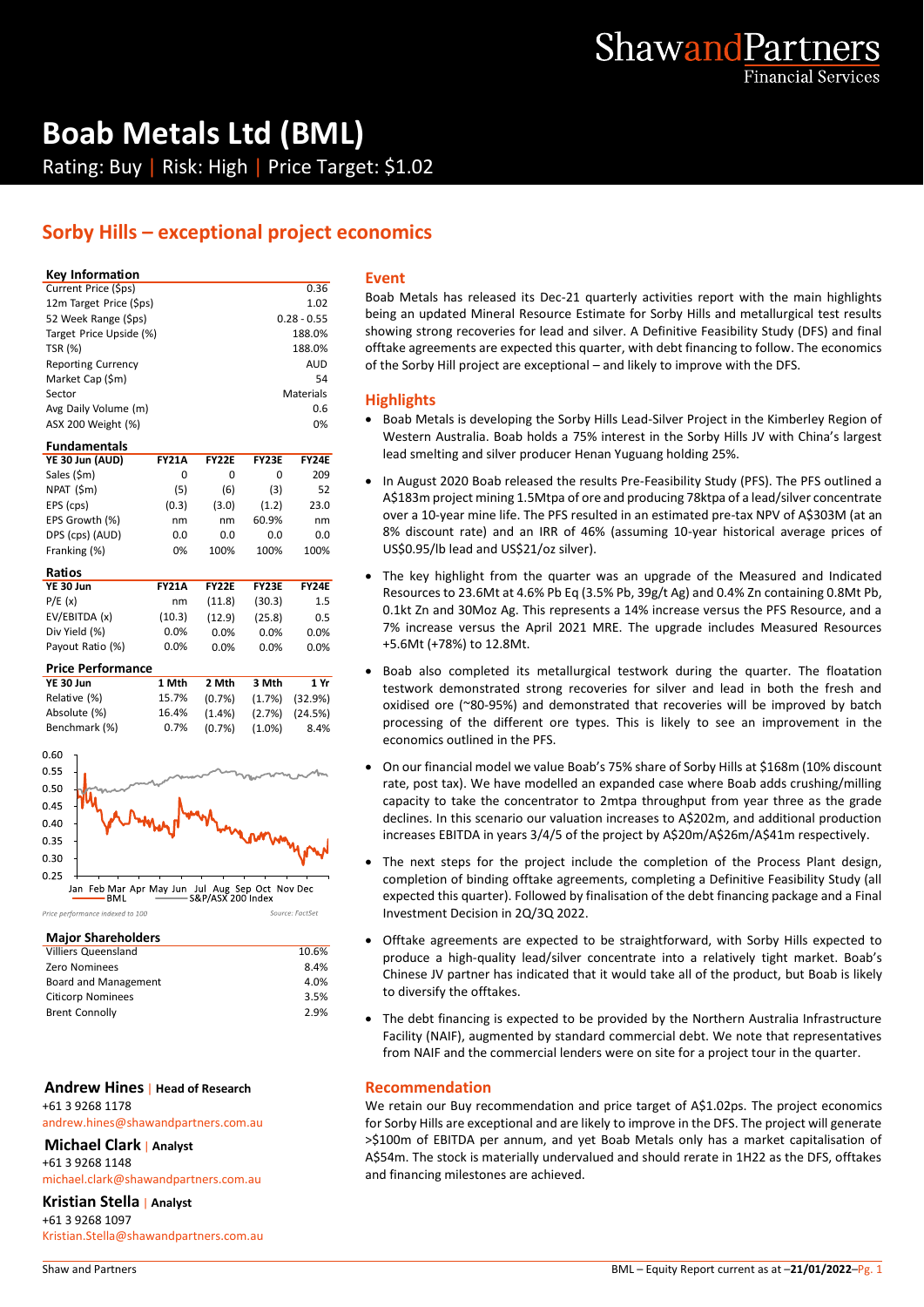# ShawandPartners

**Financial Services** 

| <b>Boab Metals Ltd</b>              |  |
|-------------------------------------|--|
| <b>Materials</b>                    |  |
| <b>Materials</b>                    |  |
| FactSet: BML-AU / Bloomberg: BML AU |  |

| <b>Key Items</b>       | Data          | EP. |
|------------------------|---------------|-----|
| Recommendation         | BUY           | PE  |
| <b>Risk</b>            | <b>HIGH</b>   | EV  |
| Price (\$ps)           | 0.36          | EV  |
| Target Price (\$ps)    | 1.02          | DP  |
| 52 Week Range (\$ps)   | $0.28 - 0.55$ | Di  |
| Shares on Issue (m)    | 153           | Fra |
| Market Cap (\$m)       | 54            | Pa  |
| Enterprise Value (\$m) | 52            |     |
| TSR (%)                | 188.0%        | Fre |

## **Company Description**

Boab Metals is a base metal exploration and development company, primarily focused on its flagship Sorby Hills Project in Kununurra, Western Australia. The flagship Project is the largest undeveloped, near surface lead-silverzinc deposit in Australia. Sorby Hills is 75%-owned by Boab Metals and 25% owned by Henan-Yuguang - China's largest



| <b>Financial Year End: 30 June</b>                       |              |              |                |              |              |
|----------------------------------------------------------|--------------|--------------|----------------|--------------|--------------|
| <b>Investment Summary (AUD)</b>                          | <b>FY20A</b> | <b>FY21A</b> | <b>FY22E</b>   | <b>FY23E</b> | <b>FY24E</b> |
| EPS (Reported) (cps)                                     | (0.1)        | (0.3)        | (3.0)          | (1.2)        | 23.0         |
| EPS (Underlying) (cps)                                   | (0.1)        | (0.3)        | (3.0)          | (1.2)        | 23.0         |
| EPS (Underlying) Growth (%)                              | 42.3%        | nm           | nm             | 60.9%        | nm           |
| PE (Underlying) (x)                                      | nm           | nm           | (11.8)         | (30.3)       | 1.5          |
| EV / EBIT $(x)$                                          | (16.3)       | (10.2)       | (12.9)         | (25.8)       | 0.5          |
| EV / EBITDA (x)                                          | (16.4)       | (10.3)       | (12.9)         | (25.8)       | 0.5          |
| DPS (cps) (AUD)                                          | 0.0          | 0.0          | 0.0            | 0.0          | 0.0          |
| Dividend Yield (%)                                       | 0.0%         | 0.0%         | 0.0%           | 0.0%         | 0.0%         |
| Franking (%)                                             | 0%           | 0%           | 100%           | 100%         | 100%         |
| Payout Ratio (%)                                         | 0.0%         | 0.0%         | 0.0%           | 0.0%         | 0.0%         |
| Free Cash Flow Yield (%)                                 | $(0.6\%)$    | (0.7%)       | (108.4%)       | (117.2%)     | 116.8%       |
| Profit and Loss (AUD) (m)                                | <b>FY20A</b> | <b>FY21A</b> | <b>FY22E</b>   | <b>FY23E</b> | <b>FY24E</b> |
| Sales                                                    | 0            | 0            | 0              | 0            | 209          |
| Other Operating Income                                   | 0            | 0            | 0              | 0            | 0            |
| <b>EBITDA</b>                                            | (3)          | (5)          | (4)            | (2)          | 113          |
| EBITDA Margin (%)                                        | nm           | nm           | nm             | nm           | 53.8%        |
| Depreciation & Amortisation                              | 0            | (0)          | 0              | 0            | (12)         |
| EBIT                                                     | (3.2)        | (5.1)        | (4.0)          | (2.0)        | 101.1        |
| <b>EBIT Margin (%)</b>                                   | nm           | пm           | nm             | nm           | 48.3%        |
| Net Interest                                             | 0            | 0            | (2)            | (1)          | (2)          |
| Pretax Profit                                            | (3)          | (5)          | (6)            | (3)          | 99           |
| Minorities                                               | 0            | 0            | 0              | 0            | 17           |
| <b>NPAT Underlying</b>                                   | (3)          | (5)          | (6)            | (3)          | 52           |
| Significant Items                                        | 0            | 0            | 0              | 0            | 0            |
| <b>NPAT Reported</b>                                     | (3)          | (5)          | (6)            | (3)          | 52           |
| Cashflow (AUD) (m)                                       | <b>FY20A</b> | <b>FY21A</b> | <b>FY22E</b>   | <b>FY23E</b> | <b>FY24E</b> |
| EBIT<br>Tax Paid                                         | (3)          | (5)          | (4)            | (2)          | 101          |
| Net Interest                                             | 0<br>0       | 0<br>0       | 0<br>(2)       | 0<br>(1)     | 0<br>(2)     |
|                                                          | 0            | 0            | 0              | 0            |              |
| Change in Working Capital<br>Depreciation & Amortisation | 0            | (0)          | 0              | 0            | (1)<br>(12)  |
| Other                                                    | (0)          | 0            | $\overline{2}$ | 4            | 3            |
| <b>Operating Cashflow</b>                                | (3)          | (5)          | (4)            | 1            | 113          |
| Capex                                                    | 0            | 0            | (69)           | (95)         | (19)         |
| Acquisitions and Investments                             | 0            | (0)          | (2)            | (1)          | (1)          |
| Disposal of Fixed Assets/Investments                     | 0            | 0            | 0              | 0            | 0            |
| Other                                                    | (0)          | 0            | 17             | 24           | 5            |
| <b>Investing Cashflow</b>                                | (0)          | (0)          | (54)           | (72)         | (15)         |
| <b>Free Cashflow</b>                                     | (3)          | (5)          | (73)           | (94)         | 94           |
| Equity Raised / Bought Back                              | 5            | 14           | 50             | 0            | 0            |
| Dividends Paid                                           | 0            | 0            | 0              | 0            | 0            |
| Change in Debt                                           | 0            | 0            | 100            | 0            | (25)         |
| Other                                                    | (0)          | (0)          | (2)            | (4)          | (3)          |
| <b>Financing Cashflow</b>                                | 4            | 14           | 148            | (4)          | (28)         |
| Net Change in Cash                                       | 1            | 10           | 91             | (75)         | 69           |
| <b>Balance Sheet (AUD) (m)</b>                           | <b>FY20A</b> | <b>FY21A</b> | <b>FY22E</b>   | FY23E        | <b>FY24E</b> |
| Cash                                                     | 3            | 13           | 103            | 29           | 98           |
| <b>Accounts Receivable</b>                               | 0            | 0            | 0              | 0            | 0            |
| Inventory                                                | 0            | 0            | 0              | 0            | 0            |
| <b>Other Current Assets</b>                              | 0            | 0            | 0              | 0            | 0            |
| PPE                                                      | 5            | 5            | 76             | 172          | 181          |
| <b>Total Assets</b>                                      | 8            | 19           | 180            | 201          | 278          |
| Accounts Payable                                         | 0            | $\mathbf 1$  | 1              | $\mathbf{1}$ | 0            |
| Short Term Debt                                          | 0            | 0            | 0              | 0            | 0            |
| Long Term Debt                                           | 0            | 0            | 100            | 100          | 75           |
| <b>Total Liabilities</b>                                 | 1            | 2            | 102            | 102          | 105          |
| Ratios                                                   | <b>FY20A</b> | <b>FY21A</b> | <b>FY22E</b>   | FY23E        | FY24E        |
| ROE (%)                                                  | (44.9%)      | (41.0%)      | (14.5%)        | (4.4%)       | 61.3%        |
| Gearing (%)                                              | (58.5%)      | (311.2%)     | (5.8%)         | 55.0%        | (25.6%)      |
| Net Debt / EBITDA (x)                                    | 0.9          | 2.6          | 0.8            | (35.8)       | (0.2)        |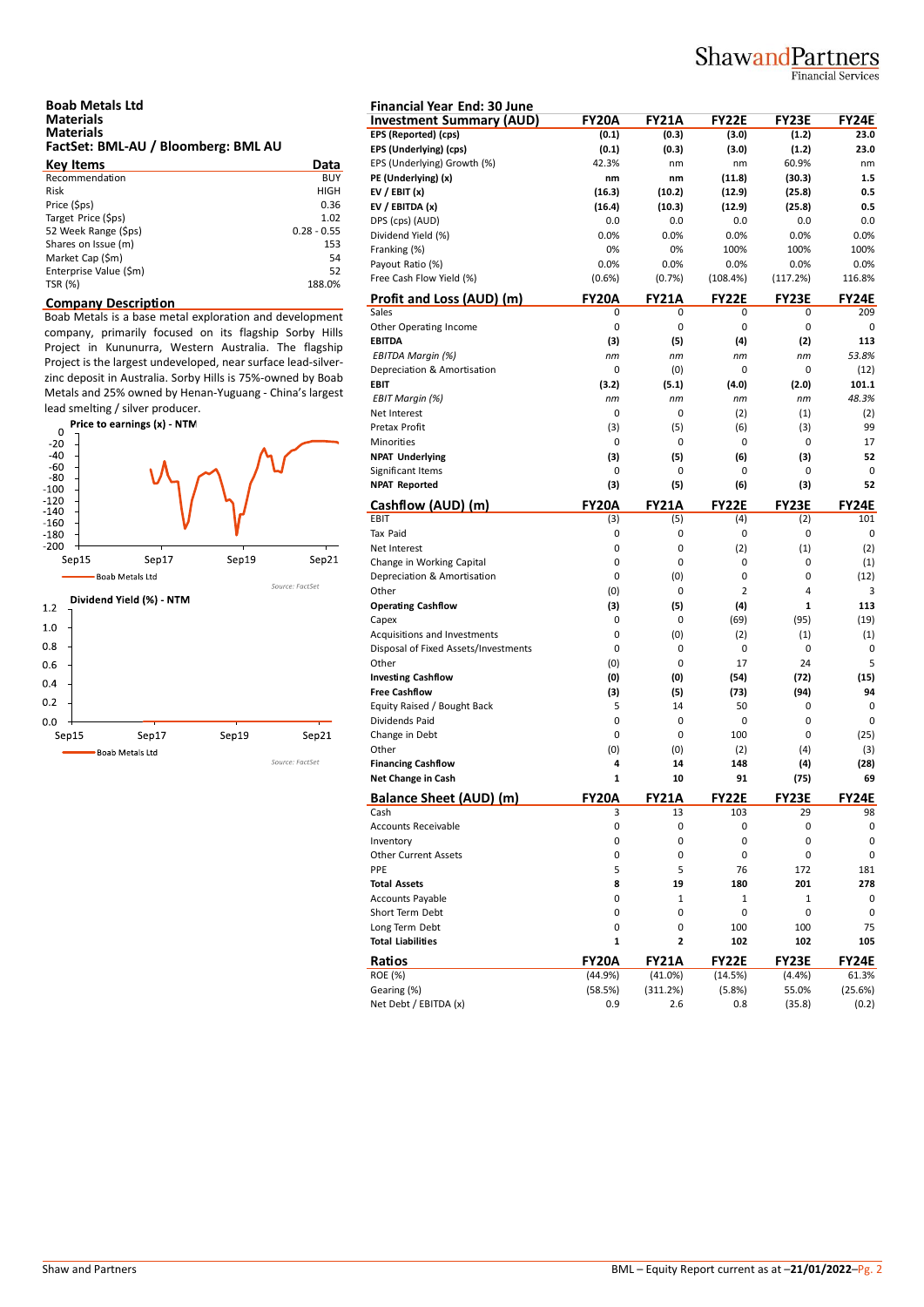## **Key risks**

- The prices of silver and lead are volatile and difficult to forecast. The actual prices may differ substantially from our forecasts.
- The Sorby Hills project is not yet producing and there is a risk that Boab is unable to bring the operation in to production. The project may cost more than expected to build and may not operate as expected.
- Boab requires around \$150m of new capital to finance its 75% share of the Sorby Hills Project. There is a risk that capital markets are not willing to fund the project.
- Forecasting future operating costs has considerable uncertainty. Our forecasts may prove to be too optimistic. If Boab's costs are higher than we expect then our cash flow forecasts will be too high.
- Smaller companies carry more significant 'key personnel' risk than larger organisations. If senior management depart the company, then it could delay projects or exacerbate operational risks.

## **Core drivers and catalyst**

- In August 2020, Boab released the results of a Sorby Hills Pre-Feasibility Study (PFS). The PFS outlined a A\$183m project mining 1.5Mtpa of ore and producing 78ktpa of a lead/silver concentrate over a 10 year mine life. The annual production of contained metals is expected to be ~50ktpa of lead and 1.5Mozpa of silver.
- The PFS resulted in an estimated pre-tax NPV of A\$303M (at an 8% discount rate) and an IRR of 46% (assuming 10-year historical average prices of US\$0.95/lb lead and US\$21/oz silver). Our post-tax NPV of A\$189m is lower than the PFS, mainly due to a higher WACC assumption of 10%.
- Boab is progressing to a Definitive Feasibility Study (DFS) and is conducting additional exploration and Resource definition drilling in anticipation of a Final Investment Decision in late 2021, a 12-18-month construction period and first production in mid-2023.
- The Sorby Hills Measured and Indicated Resources is 23.6Mt at 4.6% Pb Eq (3.5% Pb, 39g/t Ag) and 0.4% Zn containing 0.8Mt Pb, 0.1kt Zn and 30Moz Ag. The resource is likely to increase as further drilling and regional exploration is completed.
- We model a further A\$150m of capital requirements to fund Boab's 75% share of preproduction capex, working capital and ongoing exploration. We expect BML to split the funding roughly A\$50m/A\$100m equity/debt. We forecast gearing to peak at 44% in FY23.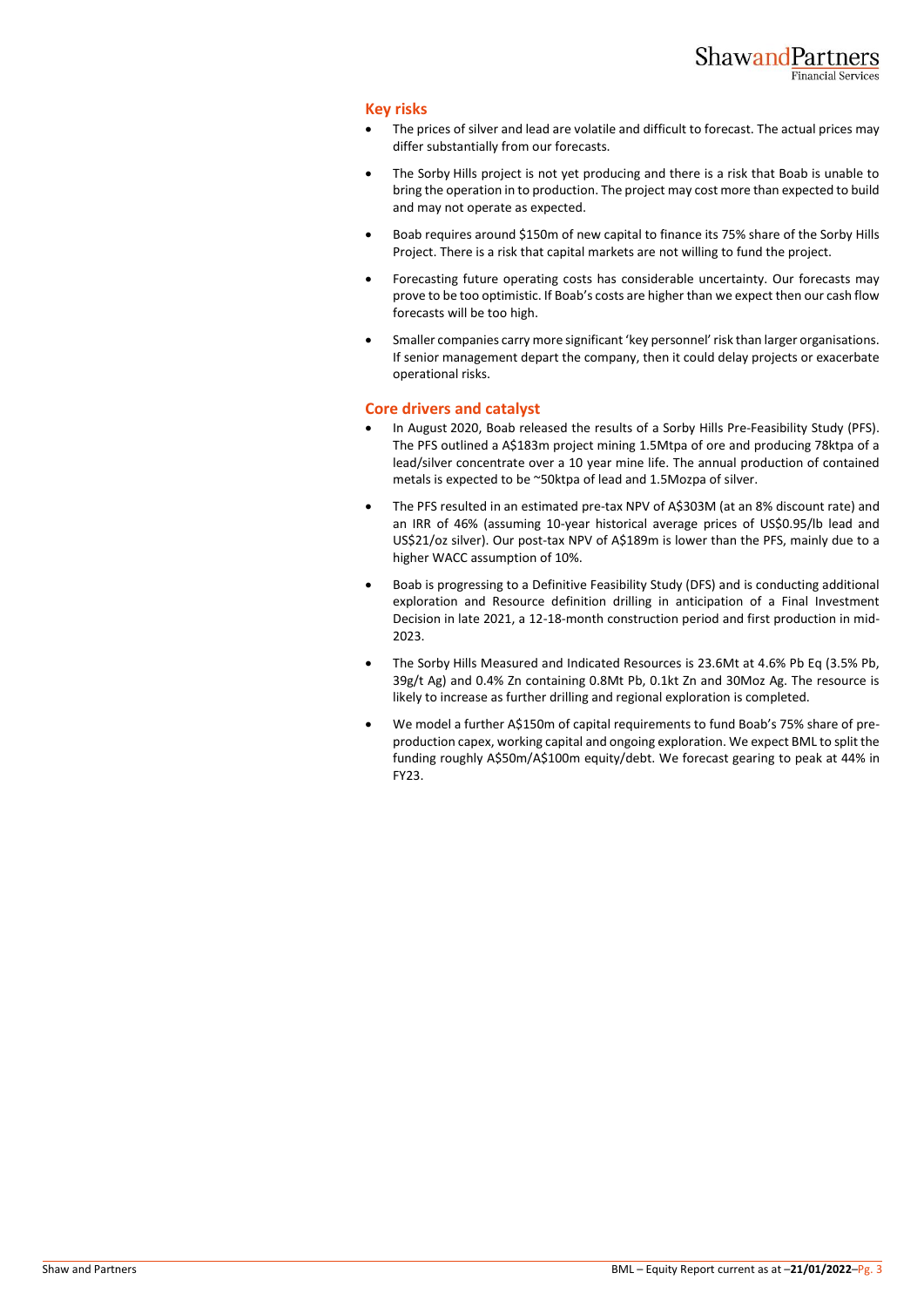# **Rating Classification**

| Buy              | Expected to outperform the overall market                                        |
|------------------|----------------------------------------------------------------------------------|
| Hold             | Expected to perform in line with the overall market                              |
| Sell             | Expected to underperform the overall market                                      |
| <b>Not Rated</b> | Shaw has issued a factual note on the company but does not have a recommendation |

# **Risk Rating**

| High   | Higher risk than the overall market – investors should be aware this stock may be speculative |
|--------|-----------------------------------------------------------------------------------------------|
| Medium | Risk broadly in line with the overall market                                                  |
| Low    | Lower risk than the overall market                                                            |

**RISK STATEMENT:** Where a company is designated as 'High' risk, this means that the analyst has determined that the risk profile for this company is significantly higher than for the market as a whole, and so may not suit all investors. Clients should make an assessment as to whether this stock and its potential price volatility is compatible with their financial objectives. Clients should discuss this stock with their Shaw adviser before making any investment decision.

| <b>Distribution of Investment Ratings</b> |       |                                |  |  |
|-------------------------------------------|-------|--------------------------------|--|--|
| Rating                                    | Count | <b>Recommendation Universe</b> |  |  |
| Buy                                       | 87    | 82%                            |  |  |
| Hold                                      | 18    | 17%                            |  |  |
| Sell                                      |       | 1%                             |  |  |



01/19 04/19 07/19 10/19 01/20 04/20 07/20 10/20 01/21 04/21 07/21 10/21 01/22

Boab Metals Ltd Target Price

Buy